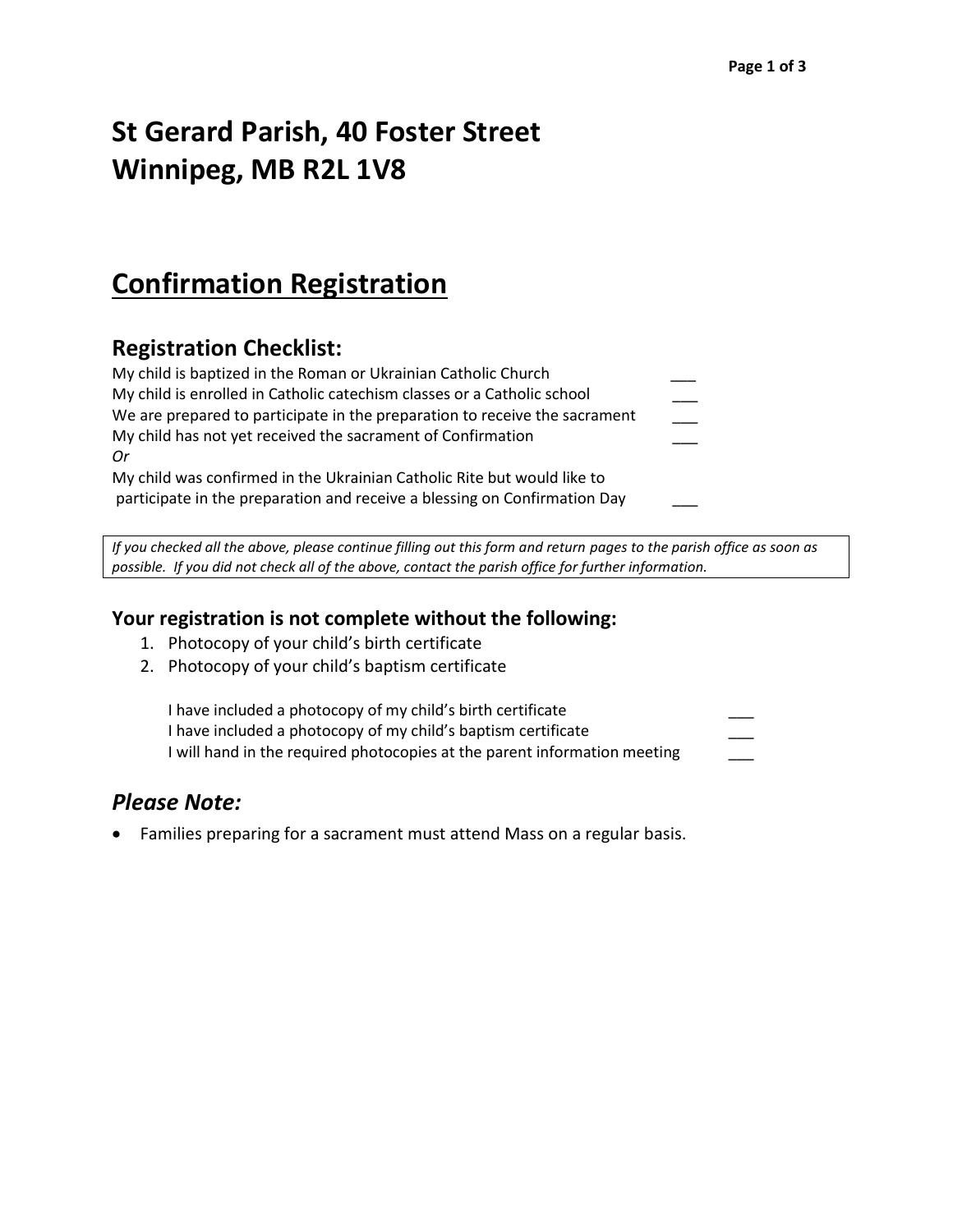## **Confirmation Registration:** *Candidate (Child) Information*

|                                                                                                                                                                                     |  | Surname ________________________Given Name(s) _______________________Gender __________               |  |  |  |
|-------------------------------------------------------------------------------------------------------------------------------------------------------------------------------------|--|------------------------------------------------------------------------------------------------------|--|--|--|
|                                                                                                                                                                                     |  |                                                                                                      |  |  |  |
|                                                                                                                                                                                     |  |                                                                                                      |  |  |  |
| Birth:                                                                                                                                                                              |  | Date (yr _____, mm ______ dd _____) City _________________________ Country ________________________  |  |  |  |
|                                                                                                                                                                                     |  | Baptism: Date (yr ____, mm _____ dd ____) City _______________________Country _____________________  |  |  |  |
|                                                                                                                                                                                     |  |                                                                                                      |  |  |  |
|                                                                                                                                                                                     |  | Child was baptized (check one) Roman Catholic _______ Ukrainian Catholic ______ Other ______         |  |  |  |
|                                                                                                                                                                                     |  |                                                                                                      |  |  |  |
|                                                                                                                                                                                     |  | Candidate attends (check one) St. Gerard Catechism ___________ St. Gerard School __________ Other    |  |  |  |
|                                                                                                                                                                                     |  |                                                                                                      |  |  |  |
| On occasion during the preparation process, the children may be offered snacks or treats.<br>Allergies/Health Concerns:                                                             |  |                                                                                                      |  |  |  |
| <b>Photo Release:</b><br>Yes, I understand photos of myself and/or my child may be used in parish media<br>No, photos of myself and/or my child may not be used in parish media     |  |                                                                                                      |  |  |  |
|                                                                                                                                                                                     |  | Parent/Guardian Name __________________________________Signature ___________________________________ |  |  |  |
| Payment Information: Registered parish members: \$50.00 Non-registered guests \$75.00<br>If you wish to become a registered member of the parish, please contact the parish office. |  |                                                                                                      |  |  |  |
|                                                                                                                                                                                     |  |                                                                                                      |  |  |  |
|                                                                                                                                                                                     |  |                                                                                                      |  |  |  |